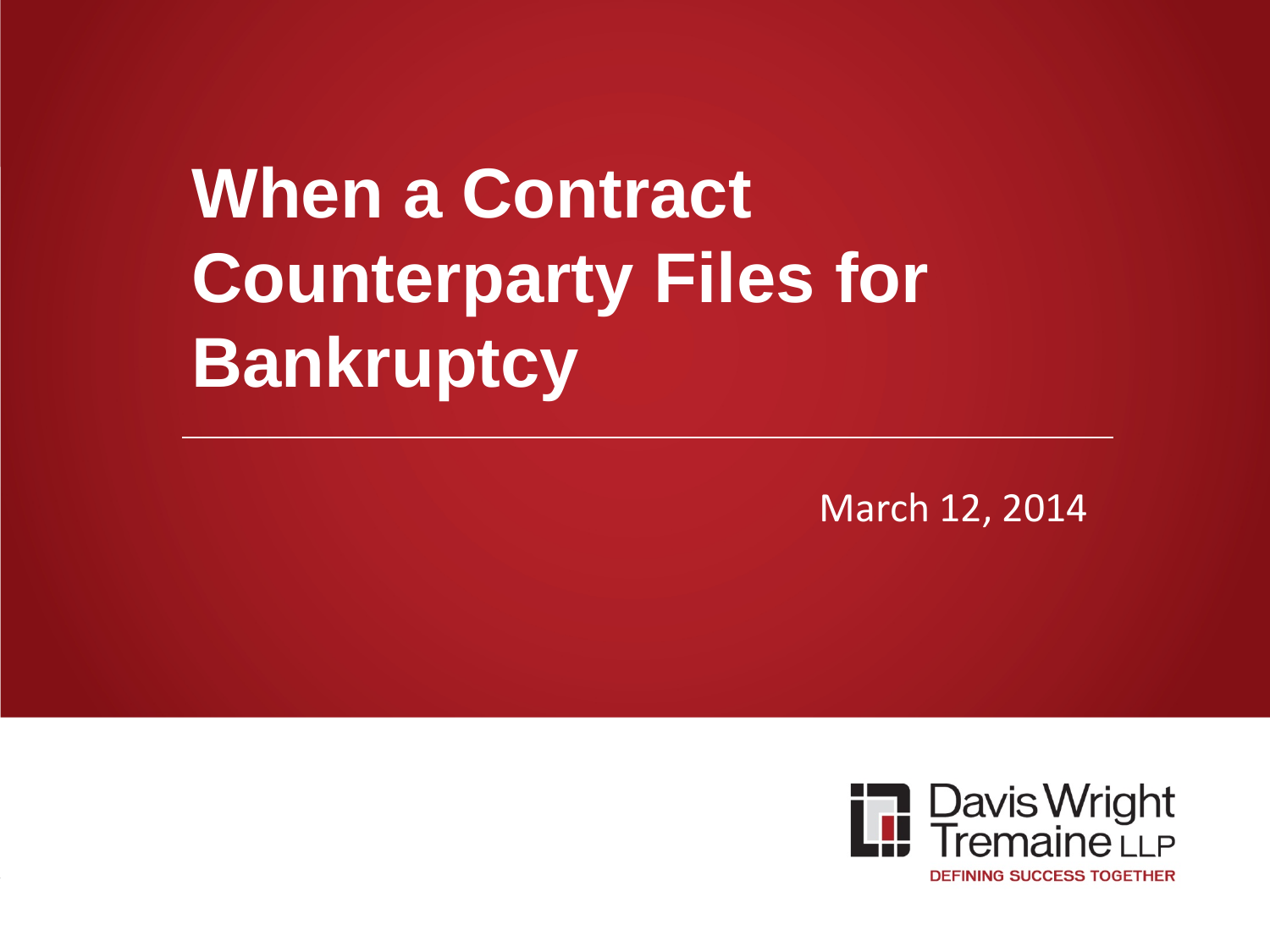# Bankruptcy Is Part of the Human Condition

If a man owe a debt and Adad [the Babylonian storm god] inundate his field and carry away the produce, or, through lack of water, grain have not grown in the field, in that year he shall not make any return of grain to the creditor, he shall alter his contract-tablet and he shall not pay the interest for that year.



Hammurabi's Code, Section 48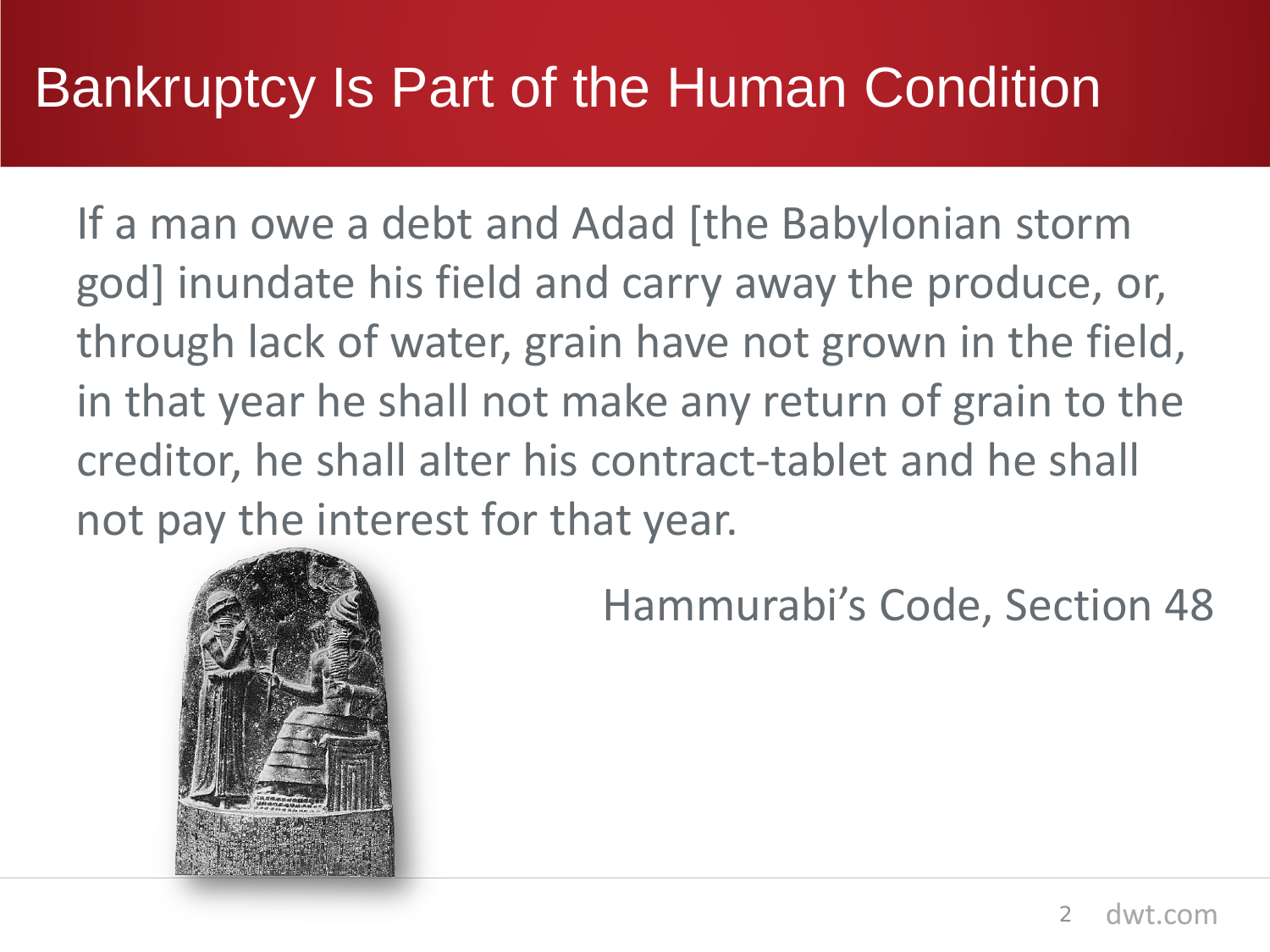# **Introduction**

- Nobody here will have direct experience with bankruptcy (we hope)
- But sometimes you will deal with other less fortunate souls
- What do you need to think about?
- What must you do?

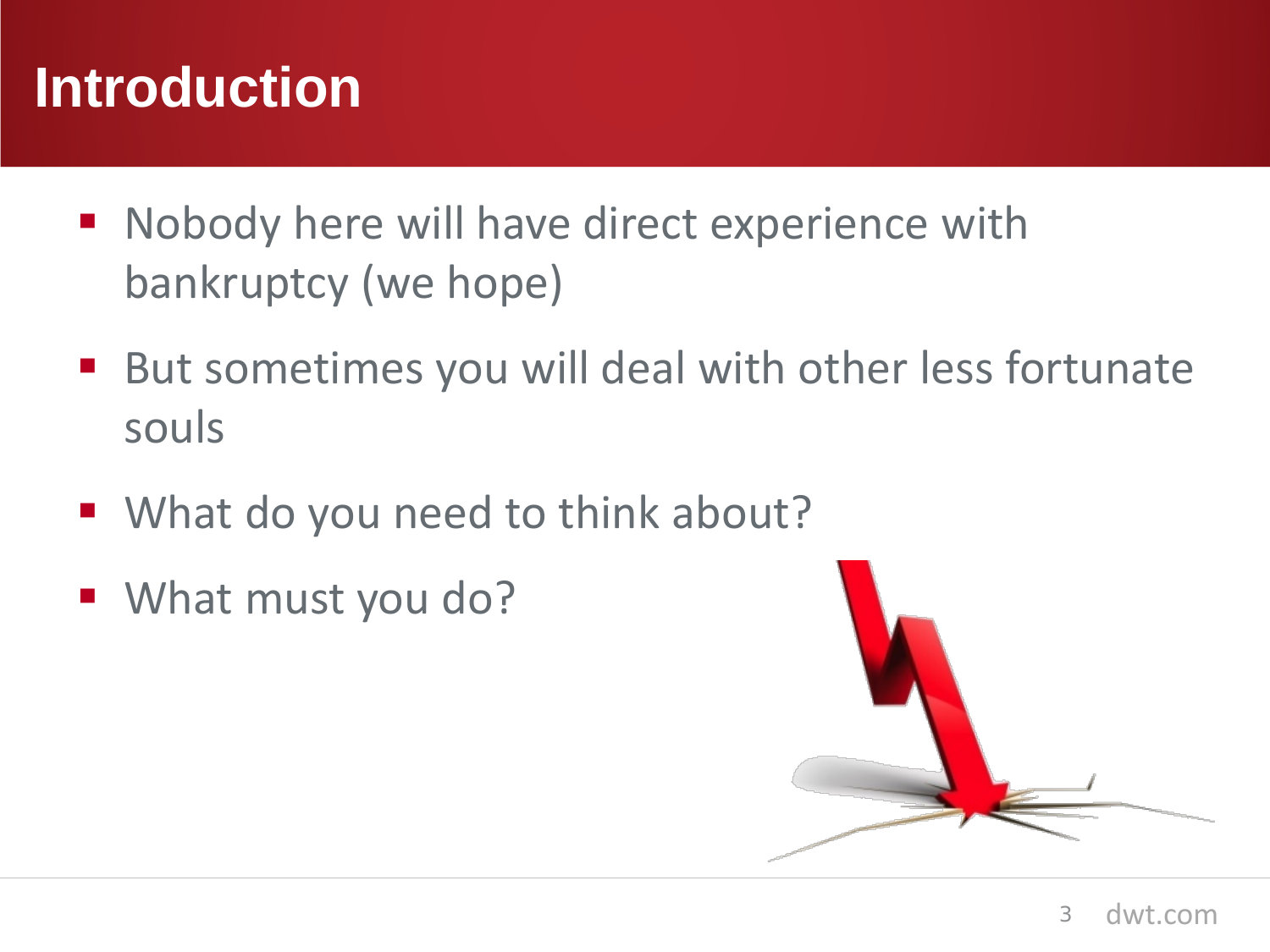# **Our Scenario**

- Solvent Corp. has a contract with Bankrupt Co.
- Solvent and Bankrupt license intellectual property to each other
- **Solvent sells widgets to Bankrupt**
- Solvent extends 30-day terms, secured by a small letter of credit (not enough to cover the whole balance)
- Solvent gets notice Bankrupt just filed what does Solvent do?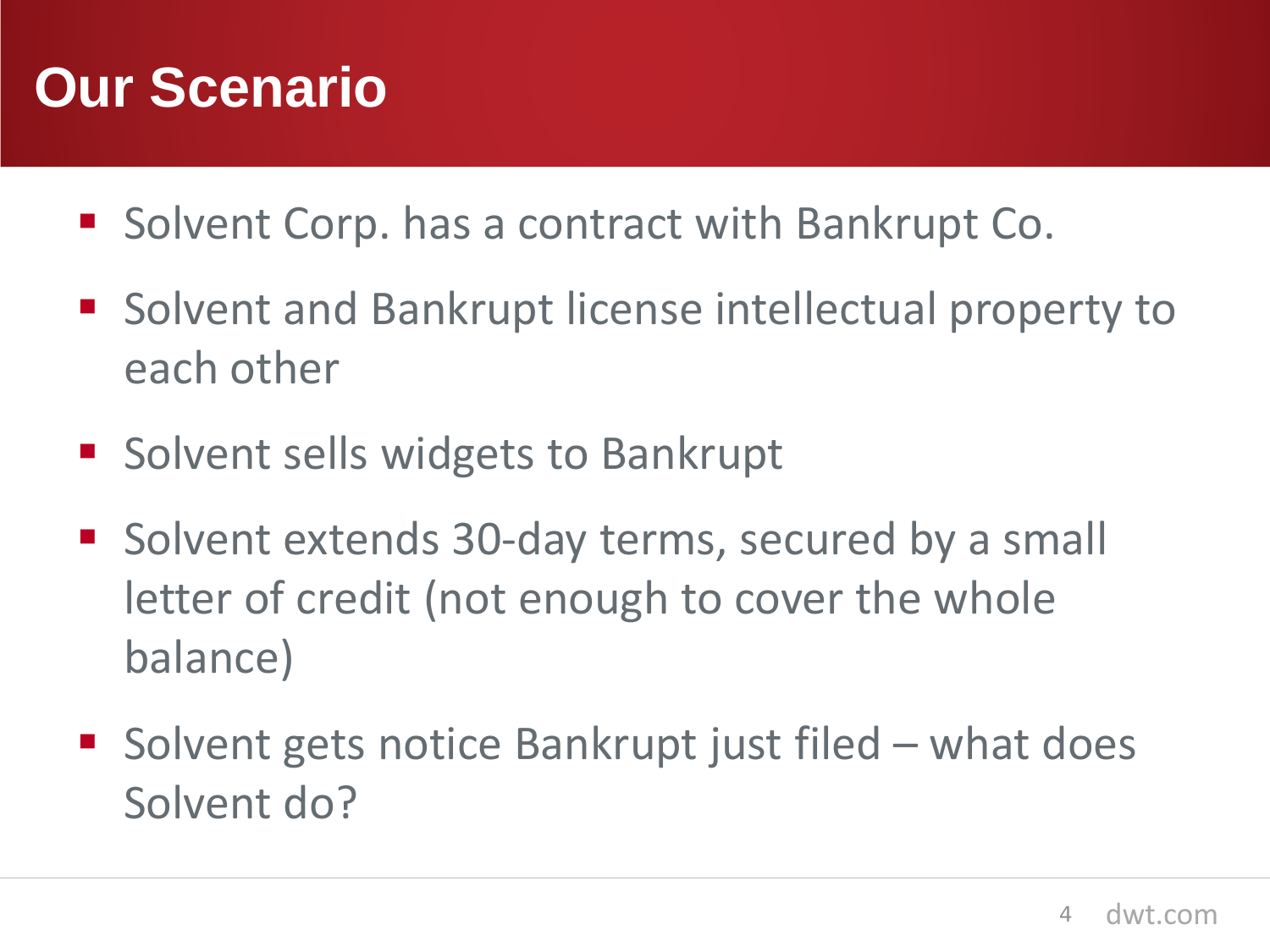# **Notice of Appearance?**

- **Ordinarily, you will only receive notice of the bankruptcy** and certain extraordinary events
- In big cases, you may be one entry among hundreds or thousands
- Lawyers won't get notice without filing notice of appearance in the case
- Although it will cost a little more to have lawyers watch the docket, often it is worthwhile for important relationships
- Lot's of information available through bankruptcy dockets, whether or not your lawyer appears in the case

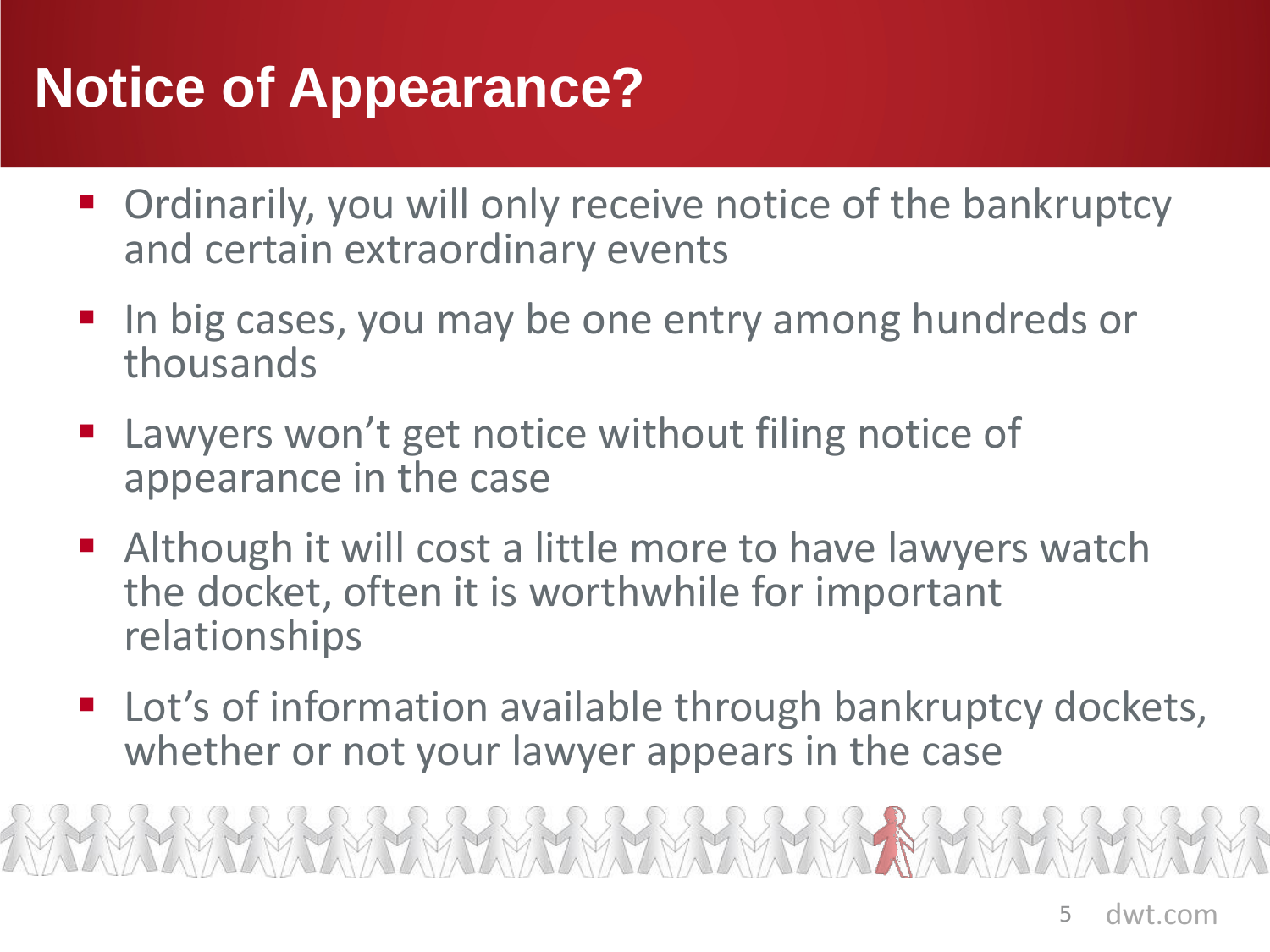# **The Automatic Stay**

- Bankruptcy generally imposes automatic stay on creditor action
- Covers attempts to collect pre-bankruptcy debts, all property of estate
- **Substantial penalties for willful violations**
- So don't fire off demands without talking to counsel
- **Inquiries generally okay**
- Exceptions for certain swap contracts, forward agreements, and exercise of "police power"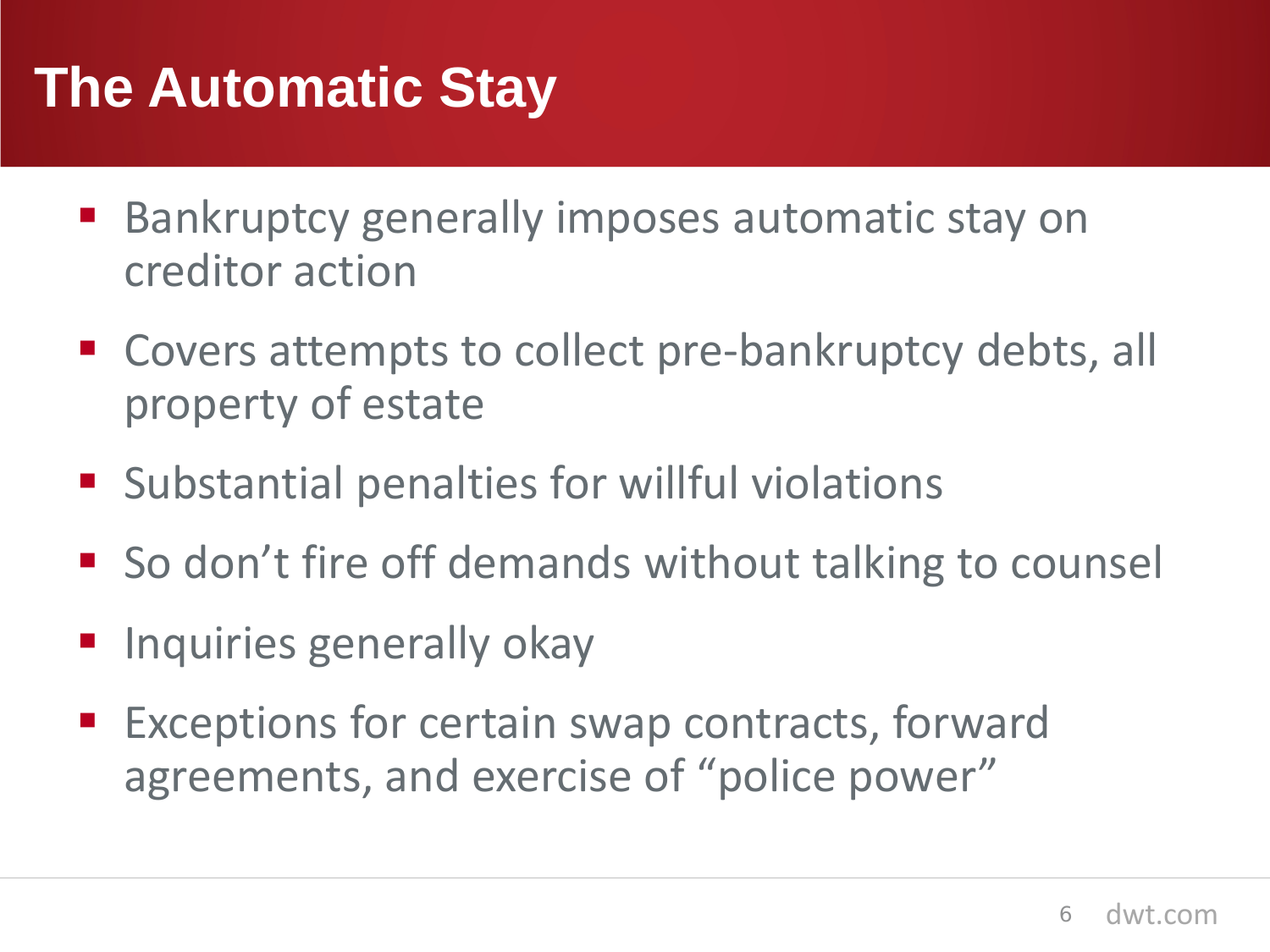# **Your Widgets – Must You Keep Shipping?**

- **Surprisingly little authority describes whether you must** keep shipping, and on what terms
- Could depend on terms of your contract
	- Committed supply contract means you probably should keep shipping
	- No commitment to ship gives you more wiggle room
- May be fair to ask for some kind of assurance of payment, such as COD
- No post-bankruptcy financing without court approval

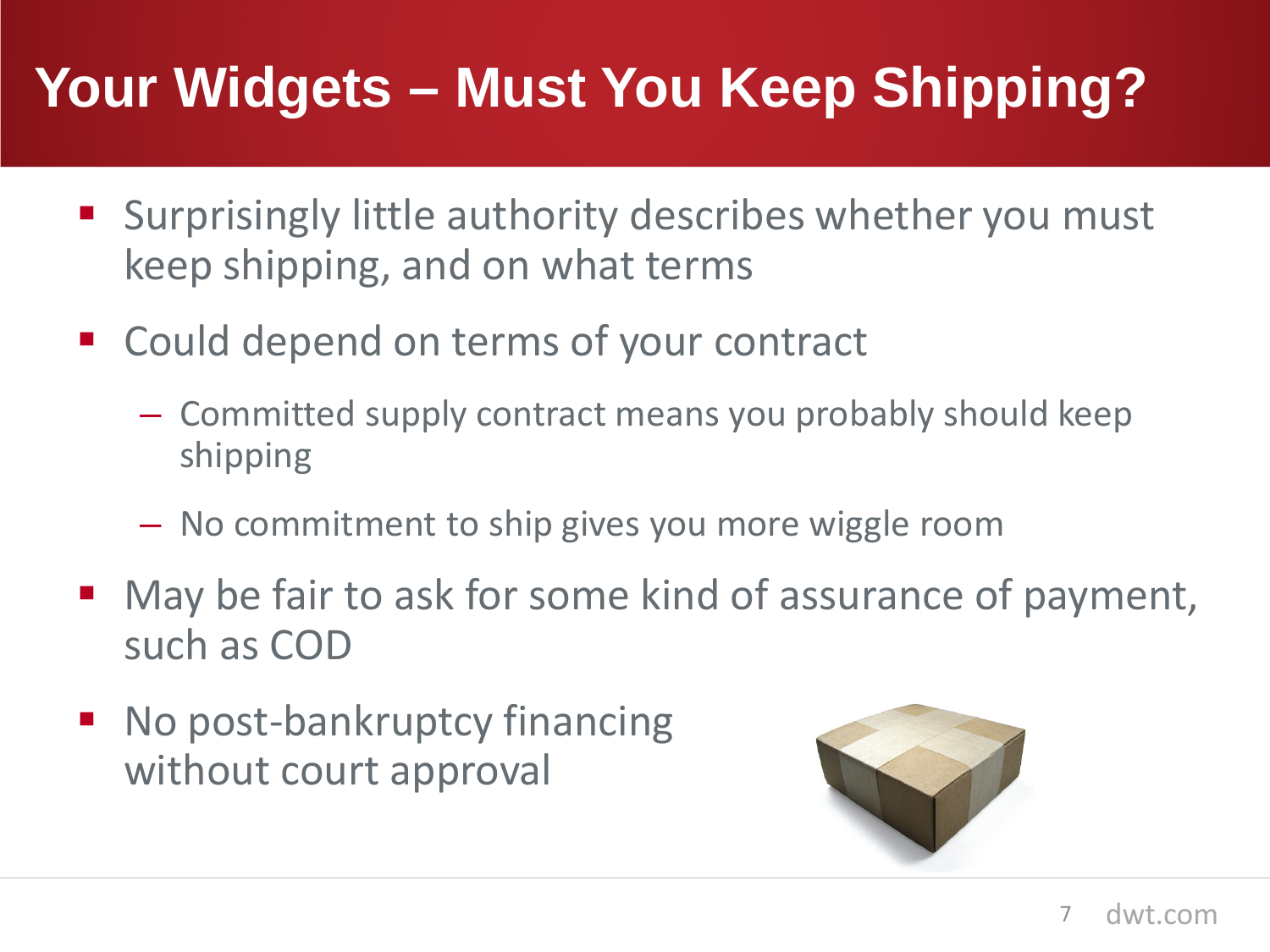#### **Goods in Process and Shipments**

- **Partly depends on terms of the contract**
- **Title issues may be resolved unexpectedly under the UCC** 
	- Generally, you don't own anything delivered to retailer, no matter what the contract says
- **Think about carrier liability issues** 
	- Basic rule is that carrier is always paid
	- Pay attention to your bill of lading
	- Other payment arrangements don't matter unless they are part of contract with the carrier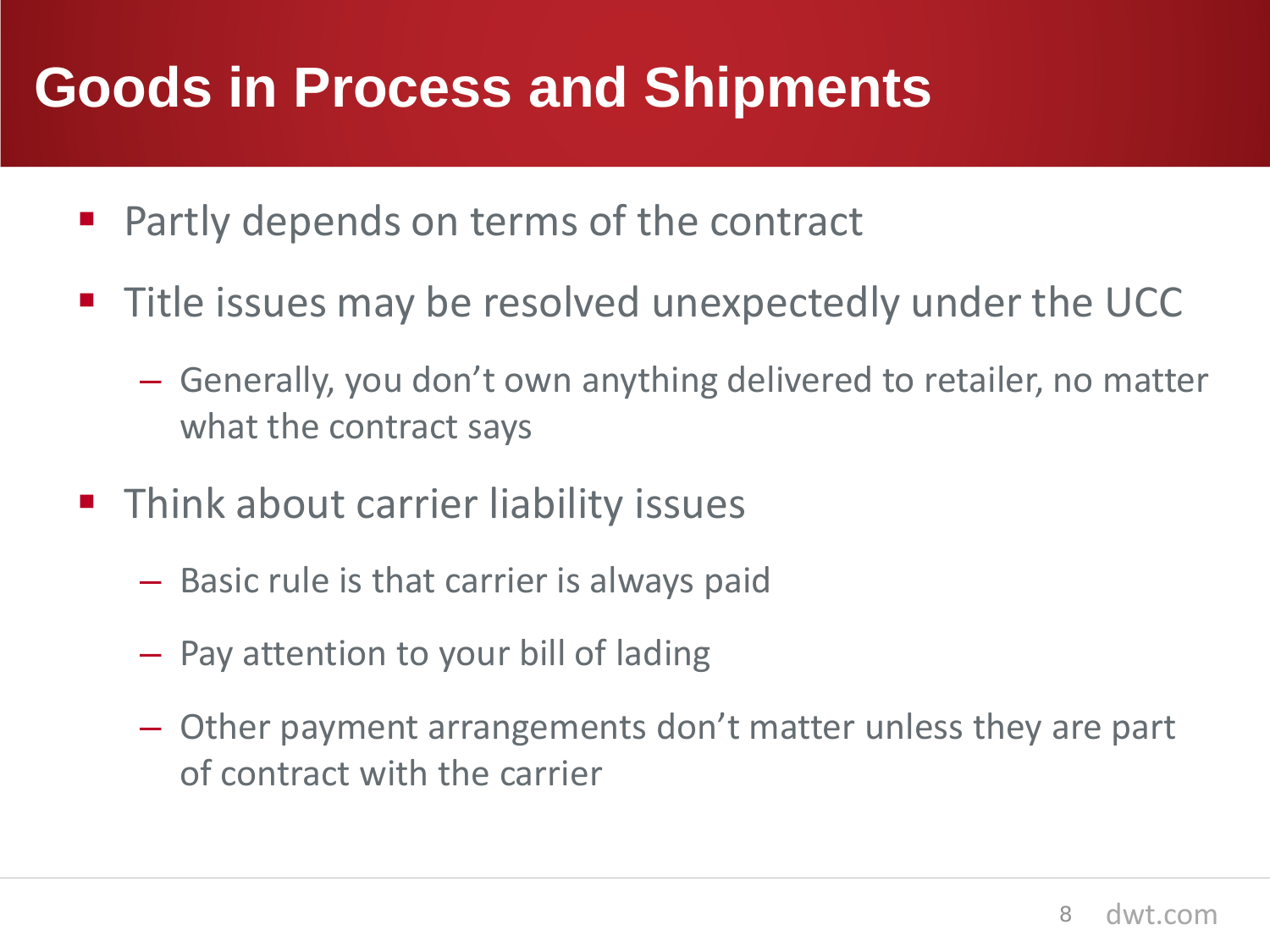#### **Protect Your Claim!**

- **Bankruptcy law incorporates the concept of** "reclamation" of goods
- Must deliver notice to preserve reclamation rights
- Consider PACA liens, state law liens giving special rights or protections (like warehouseman and landlord liens)
- Dig out your letter of credit and make sure you have the documents you need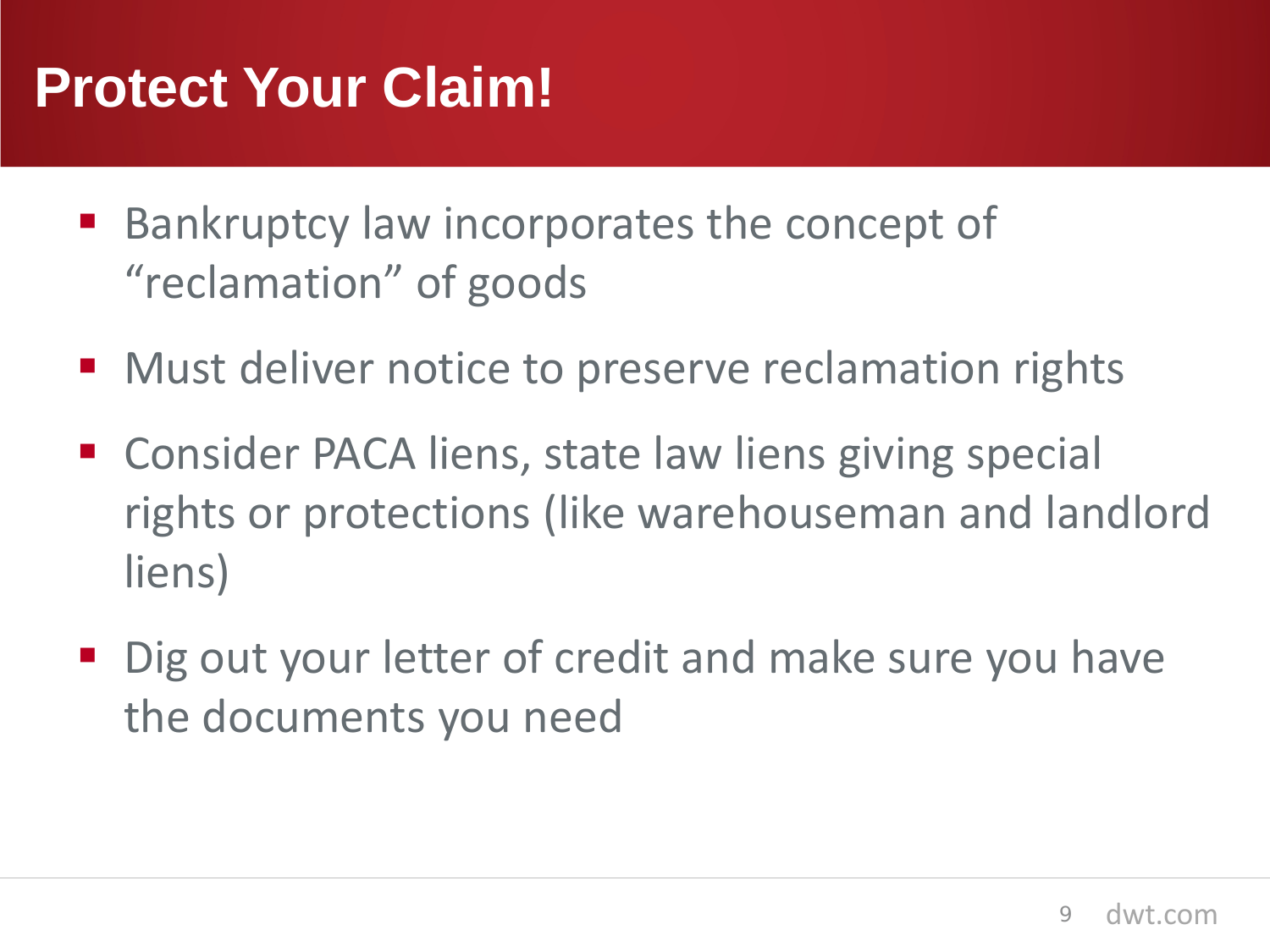#### **But Don't Offset New Invoices to Pay the Old**

- Resist temptation to short pay any amounts owed to Bankrupt
- **Setoff requires mutual obligations**
- **Setoff generally requires relief from automatic stay**
- May implement "temporary administrative hold" to give you time to go to court (particularly useful to banks with deposit accounts)
- Recoupment does not require stay relief, but talk to a lawyer before leaping to conclusions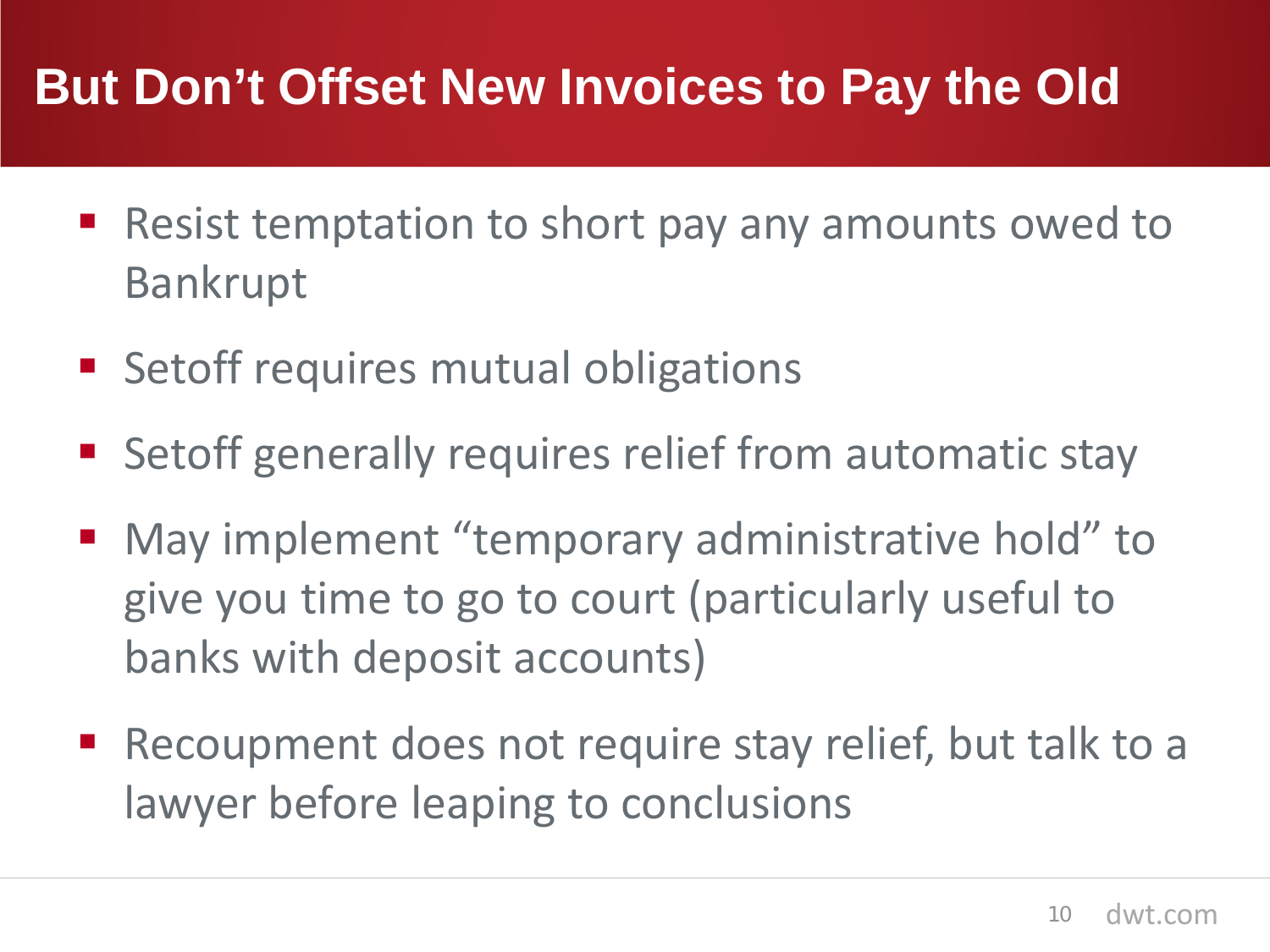# **File Your Proof of Claim**

- Simple form, but dramatic consequences, like consent to jurisdiction
- Sometimes you don't need to file a claim; e.g., if your claim is listed as undisputed on bankruptcy schedules
- **Should include supporting documentation**
- Include even contingent, unliquidated claims, such as indemnities
- Secured, unsecured, priority (and don't forget setoff rights)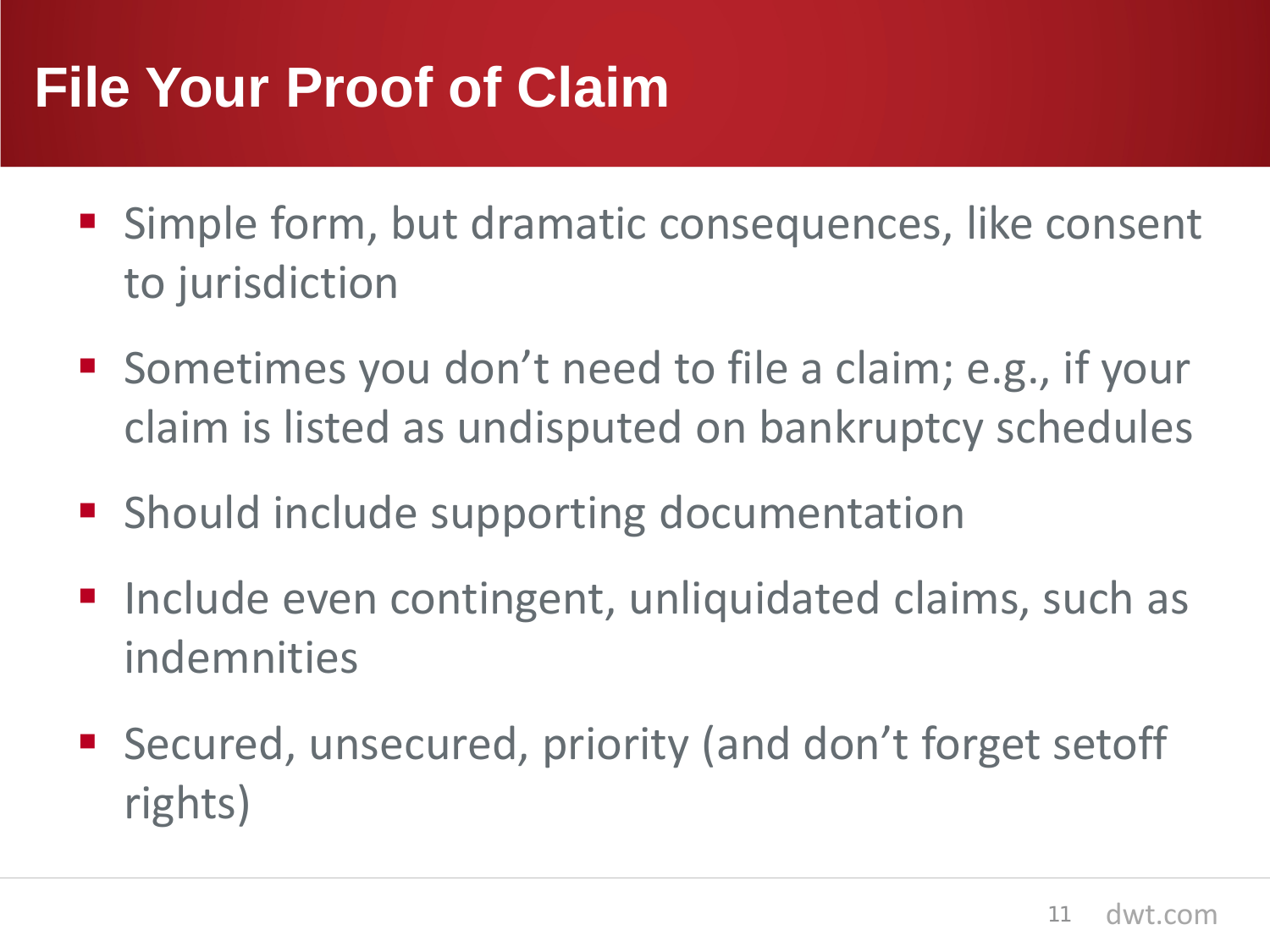#### **You May Need a Separate Document for 503(b)(9) Claims**

- Applies only to goods received by Bankrupt within 20 days before filing
- **Often subject to different procedures for preserving** claim
- Administrative expenses generally get paid, while others don't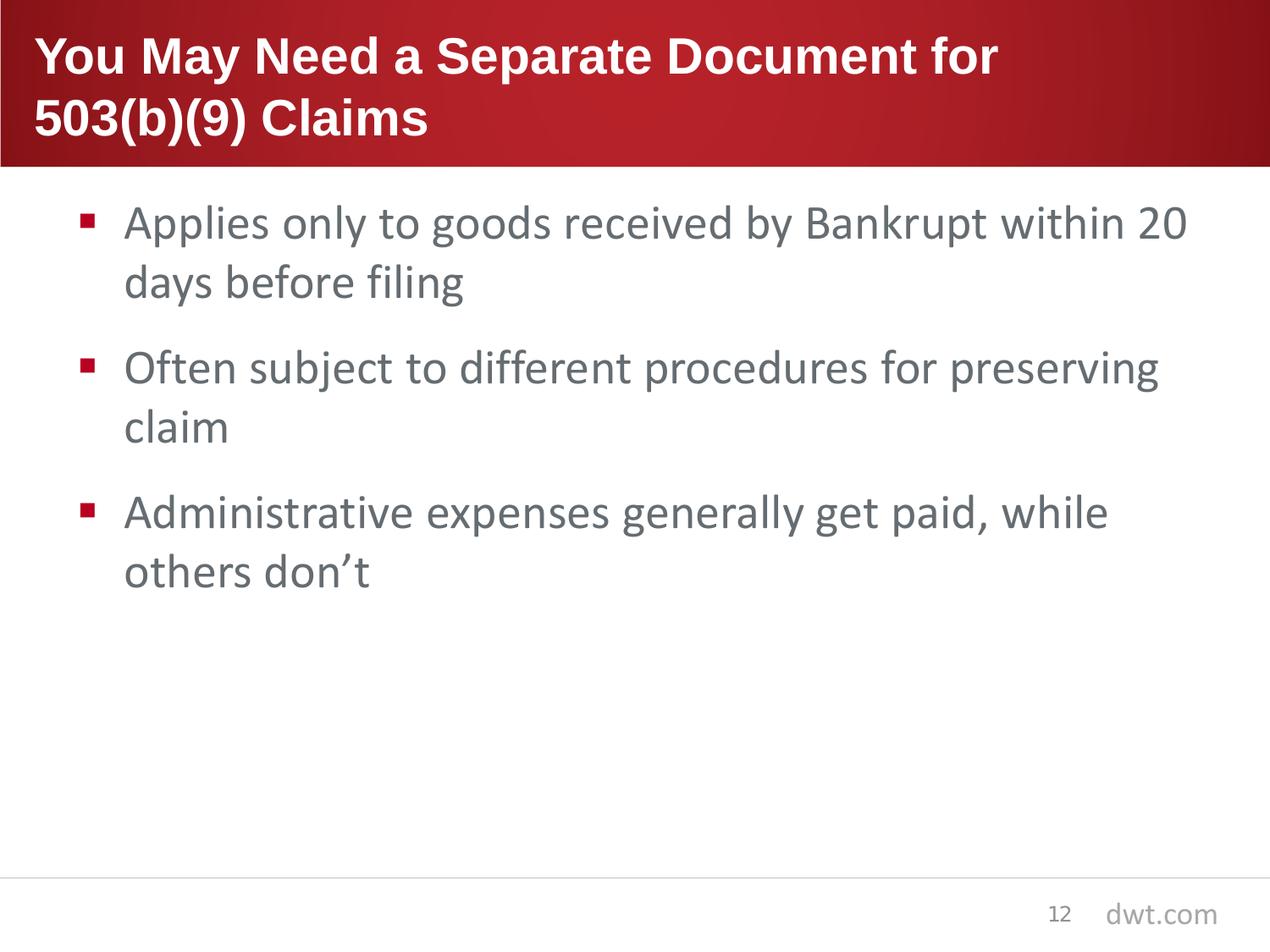#### **Draw On Your Letter of Credit**

- **EXTERGHEET Letters of credit are obligations from third parties** (usually banks)
- Not ordinarily subject to automatic stay
- Other forms of security, such as surety bonds or cash deposits, may be subject to automatic stay
- **That is why letters of credit are the gold standard**

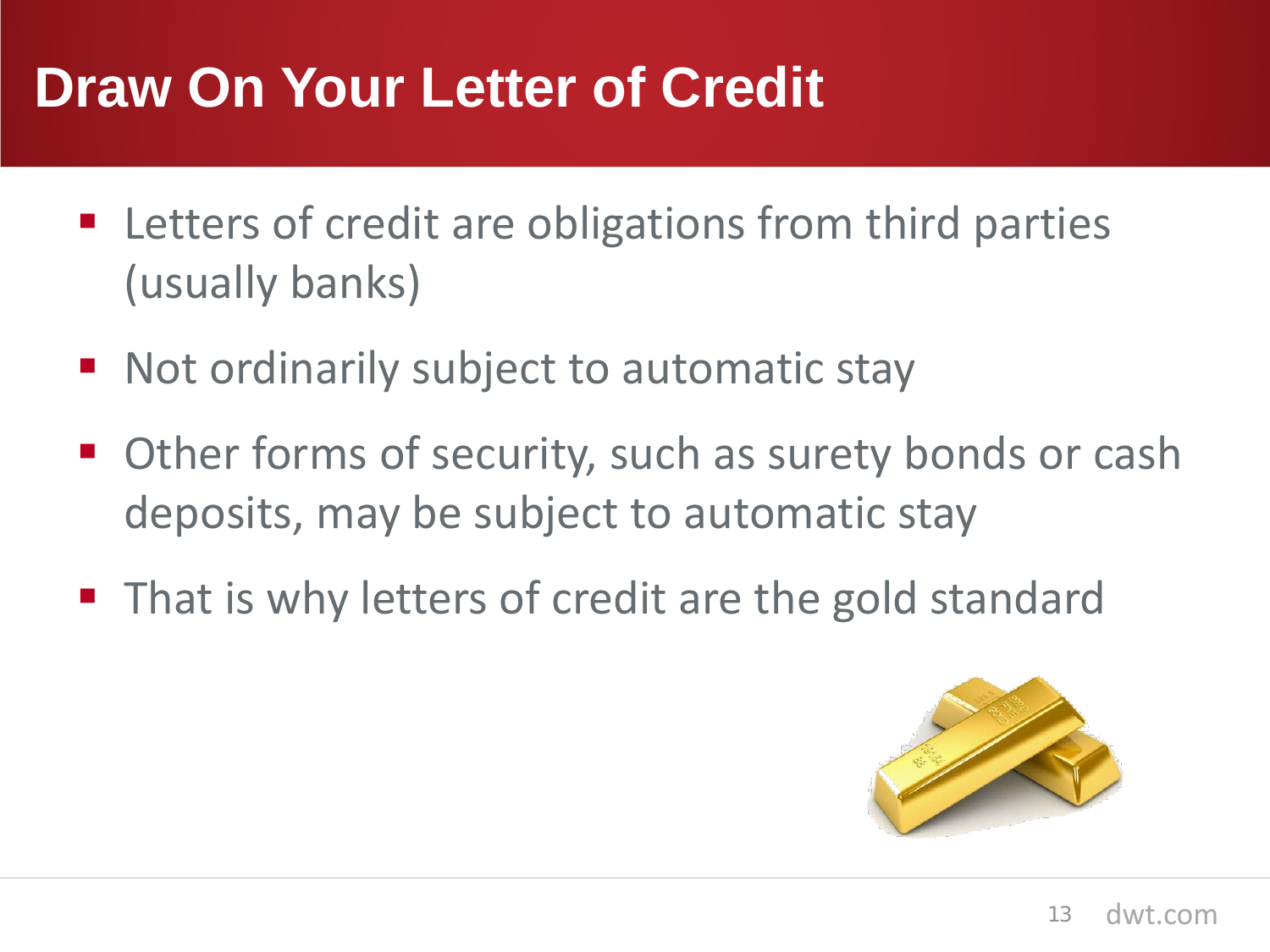# **Assumption or Rejection of Contract**

- Bankrupt's chance to breach contract without damaging consequences
- Requires court approval subject to Bankrupt's business judgment
- **Rejection just means breach**
- Assumption means agreeing to comply with the contract
- **Assumption may also involve assignment to a third** party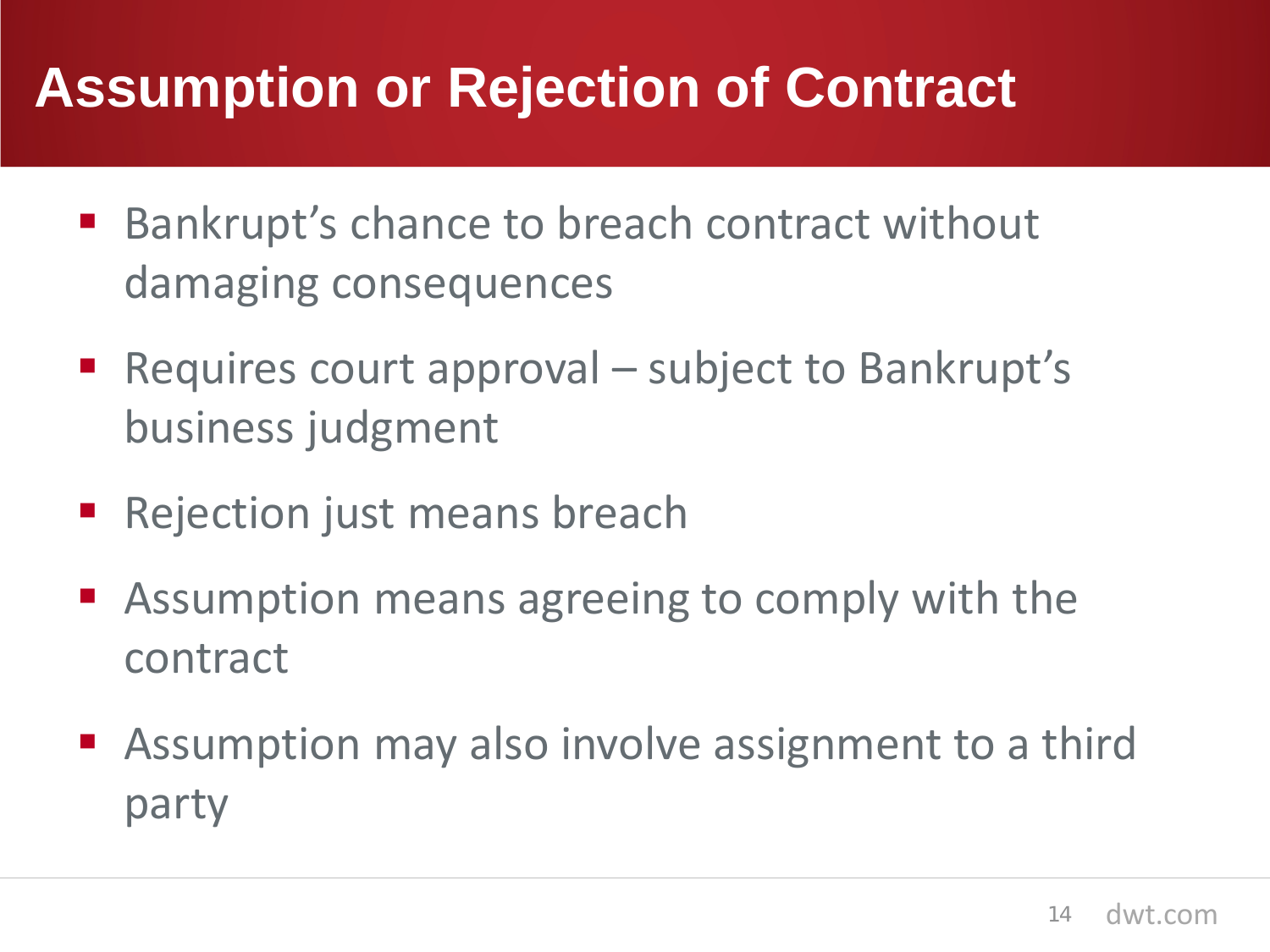#### **Rejection**

- **Breach resulting in ordinary claim for damages**
- Claim treated like most other claims badly
- Not termination does not require invocation of termination provisions
- Claim calculated under applicable state or other substantive law
	- Note cap on real property lease rejection damages
- **Specific performance theoretically possible, but tough** to obtain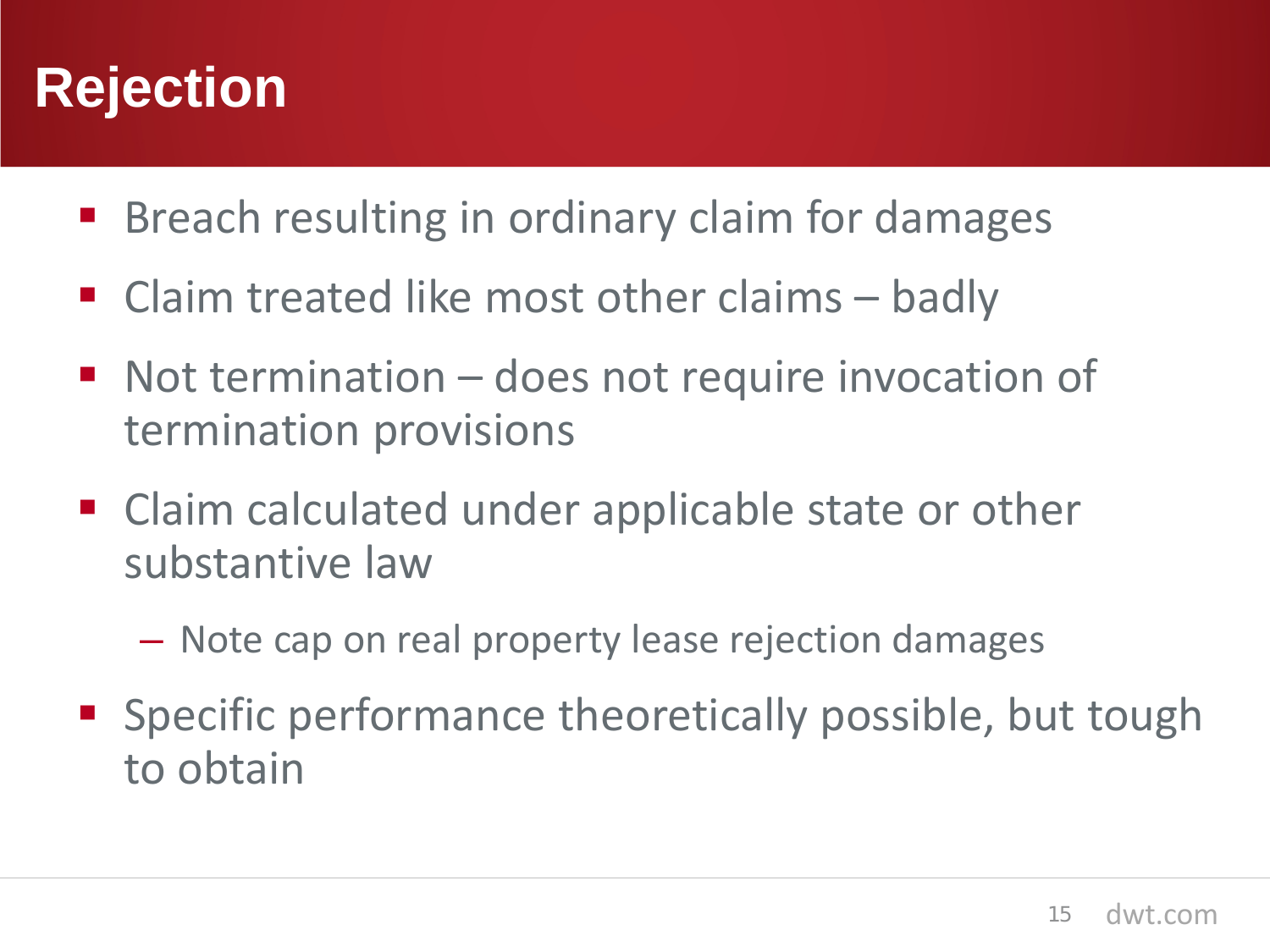#### **Intellectual Property Licenses After Rejection**

- Solvent's license of intellectual property from Bankrupt is probably protected
- 11 U.S.C. § 365(n) gives explicit protection to patents and copyrights
- Some courts extend those protections to trademarks
- Gives Solvent the option to keep using the IP, subject to payment of royalties
- Obviously there is no right for Bankrupt to keep using IP licensed from Solvent after rejection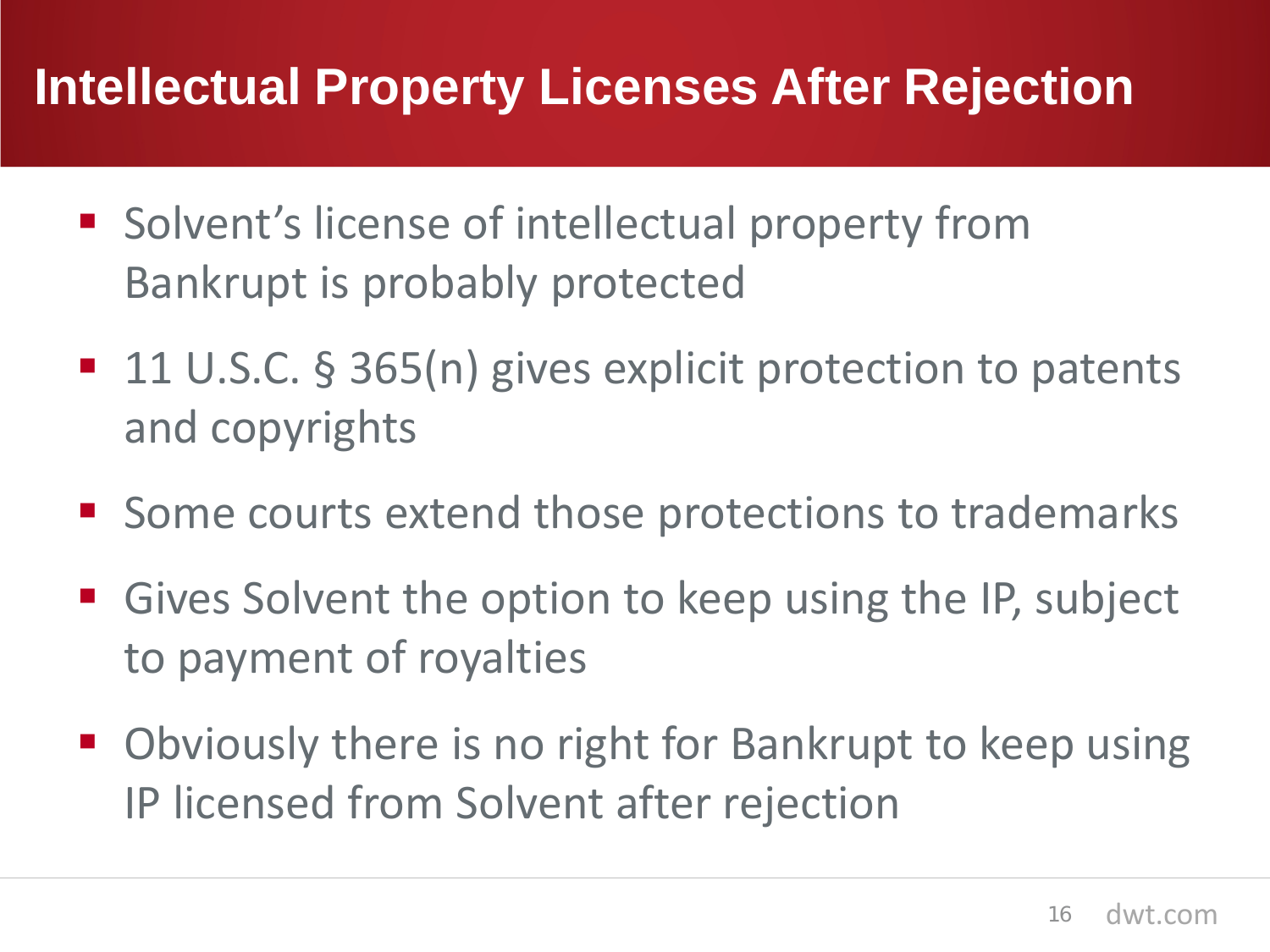# **Assumption**

- **Procedure allowing Bankrupt to wipe away prior** defaults
- Must cure existing defaults and provide adequate assurance of future performance
- Most non-curable defaults (e.g., bankruptcy) are deemed cured
- May assume and assign, subject to certain restrictions on assignability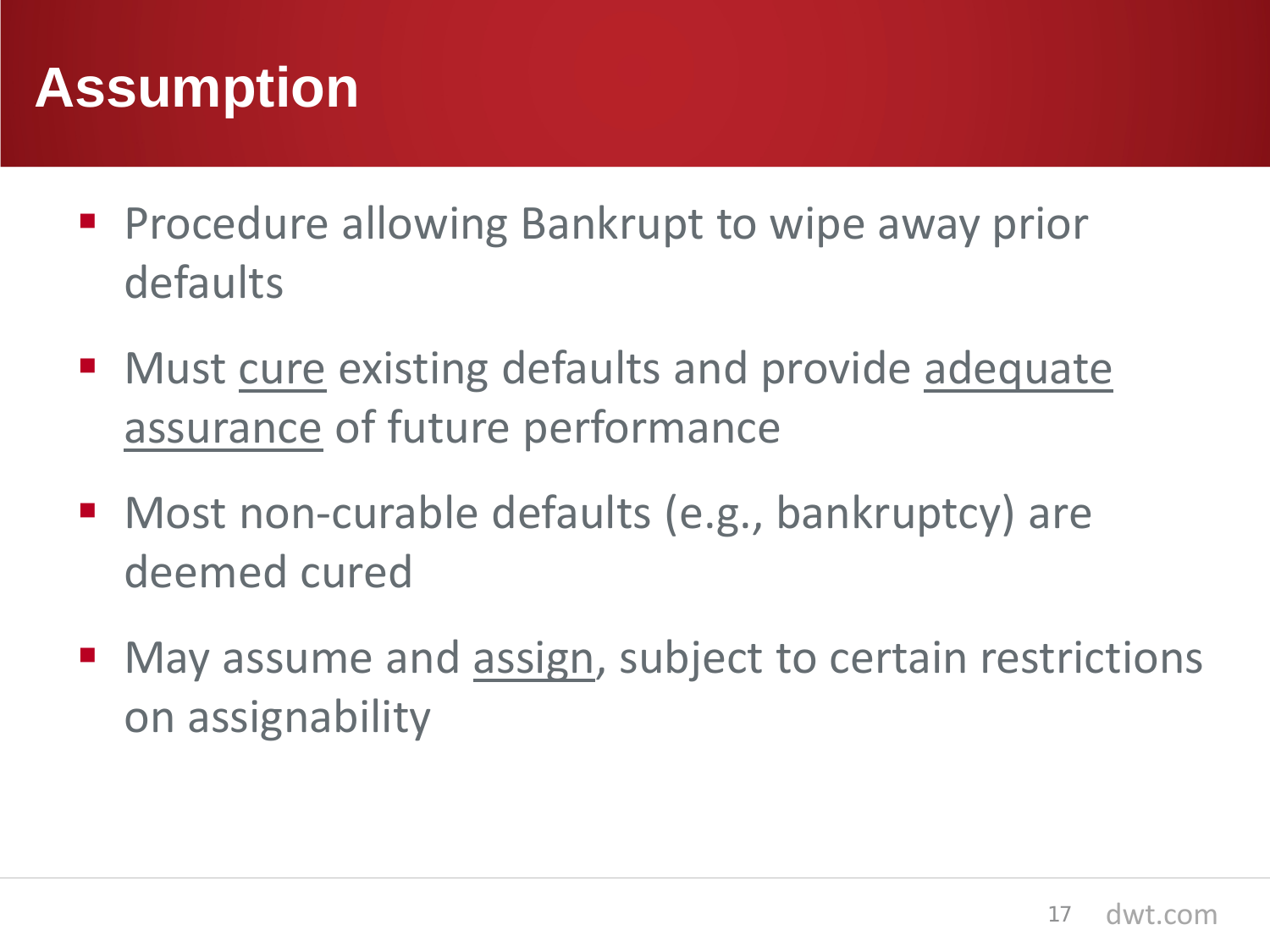#### **Intellectual Property Licenses After Assumption**

- In the Ninth Circuit, "hypothetical" test may prevent assumption even without assignment
- $\blacksquare$  In other jurisdictions, assumption may be permitted, but not assignment
- Depends on the kind of intellectual property involved

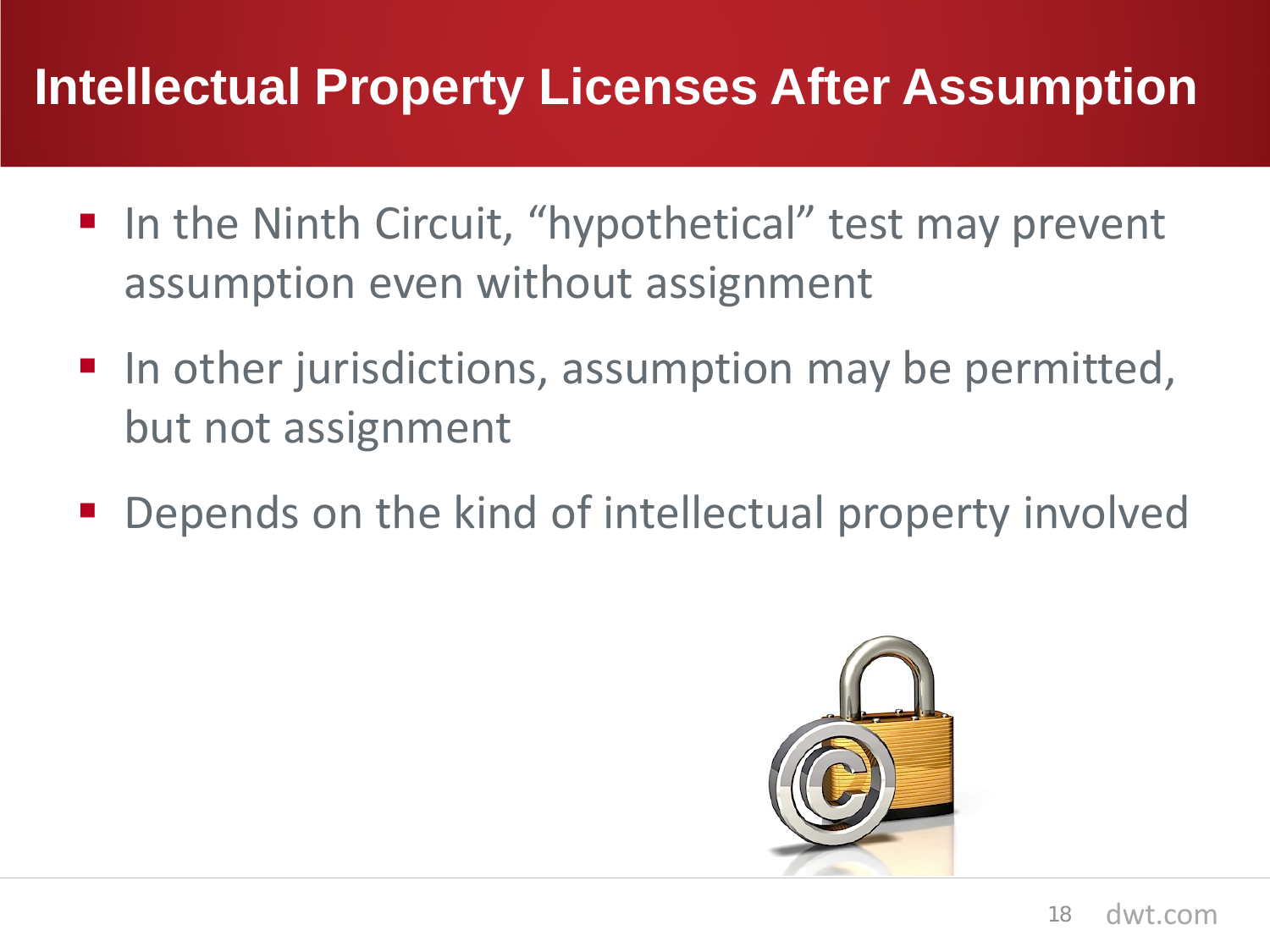#### **Bankruptcy Sales and Plans of Reorganization**

- Other strange things may happen in sale orders, plans of reorganization
- Debtors may try to slip in third party injunctions, termination provisions
- Will generally determine how much goes to creditors, which contracts will be assumed and assigned (or rejected)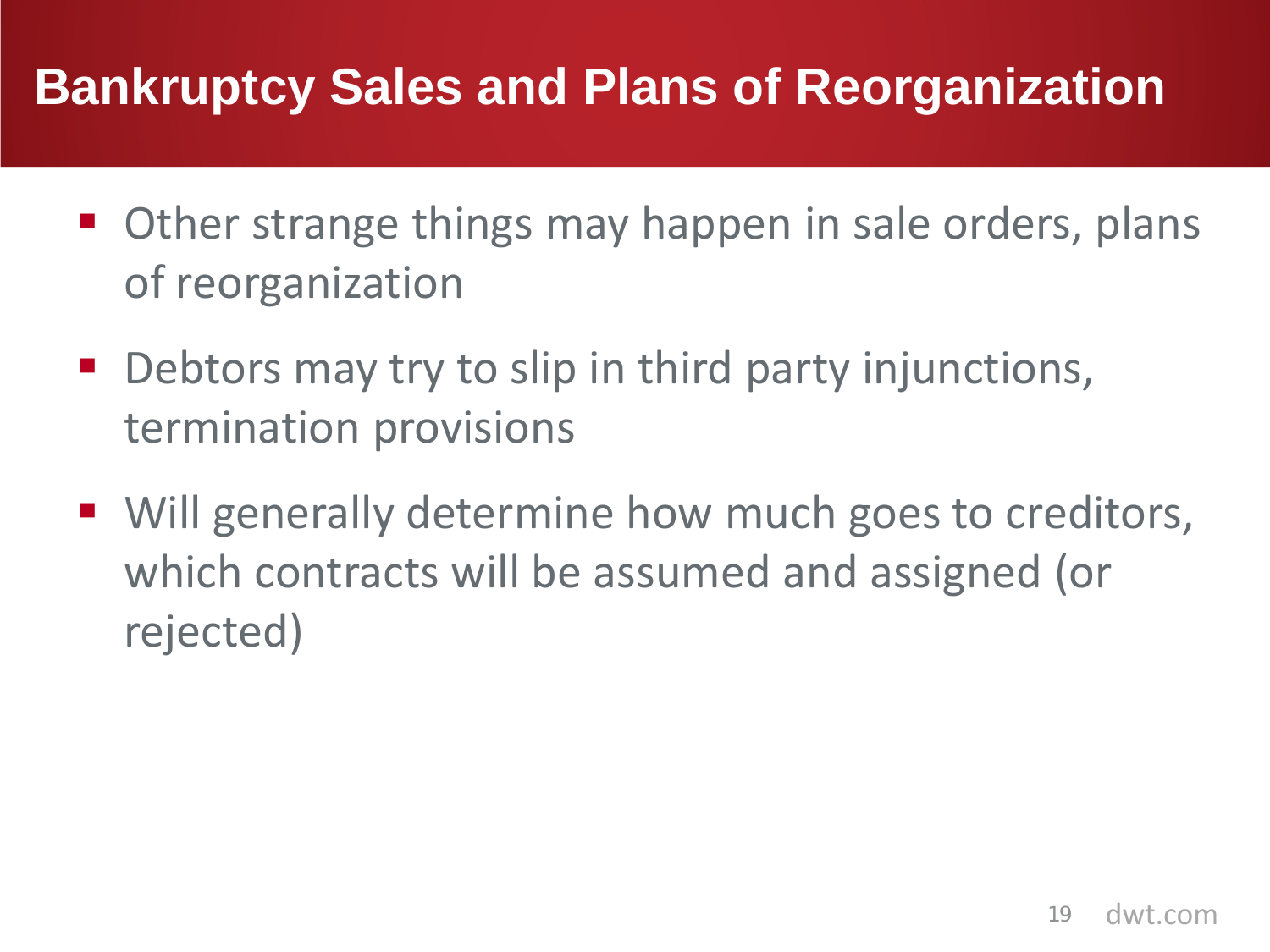# **Discharge and Closing the Case**

- Individual debtors get a discharge order, which is like a permanent injunction
- Corporate debtors may get similar injunction through plan of reorganization
- Closing of case has no particular significance—may be reopened to administer estate property

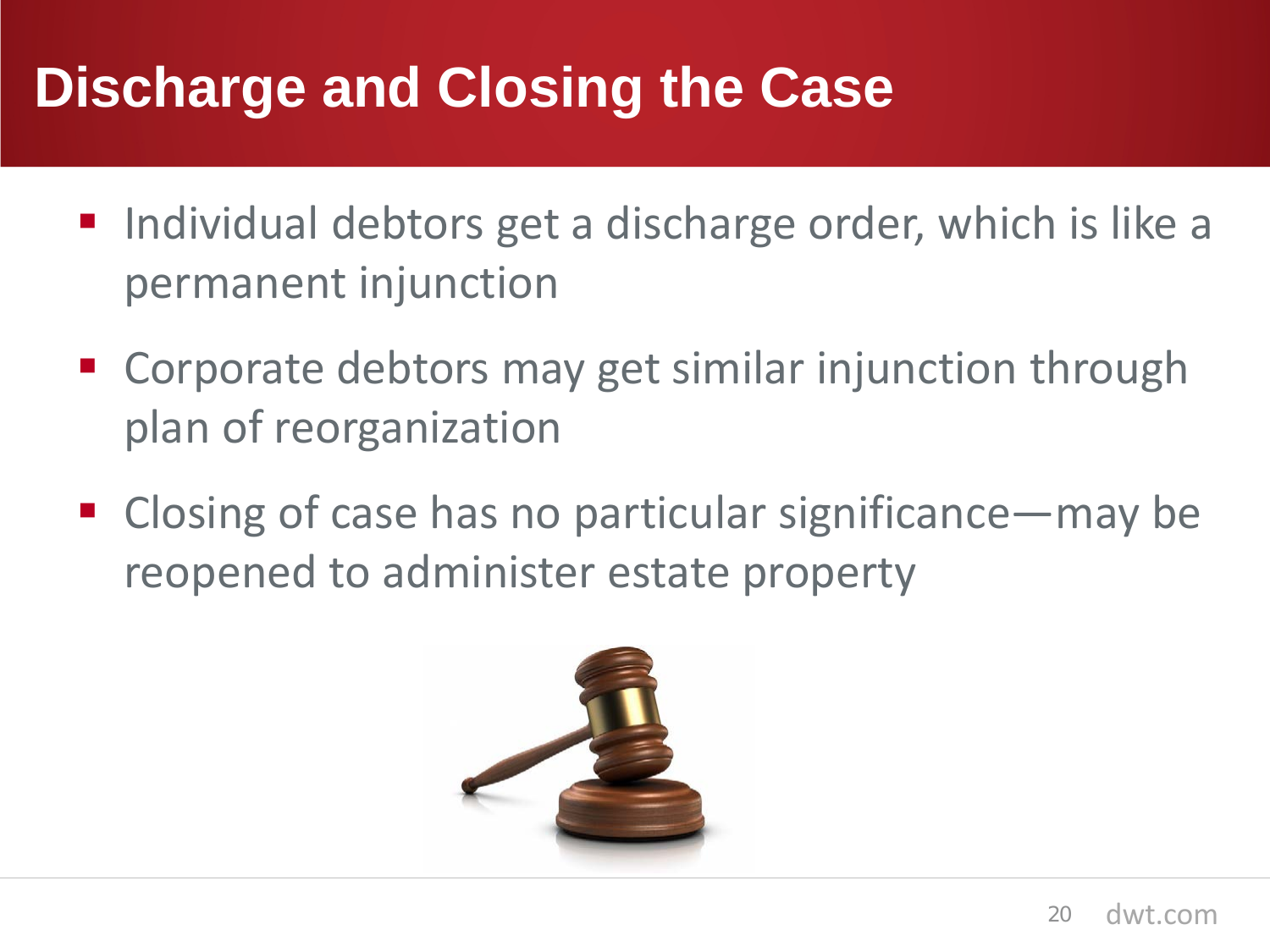#### **Questions?**